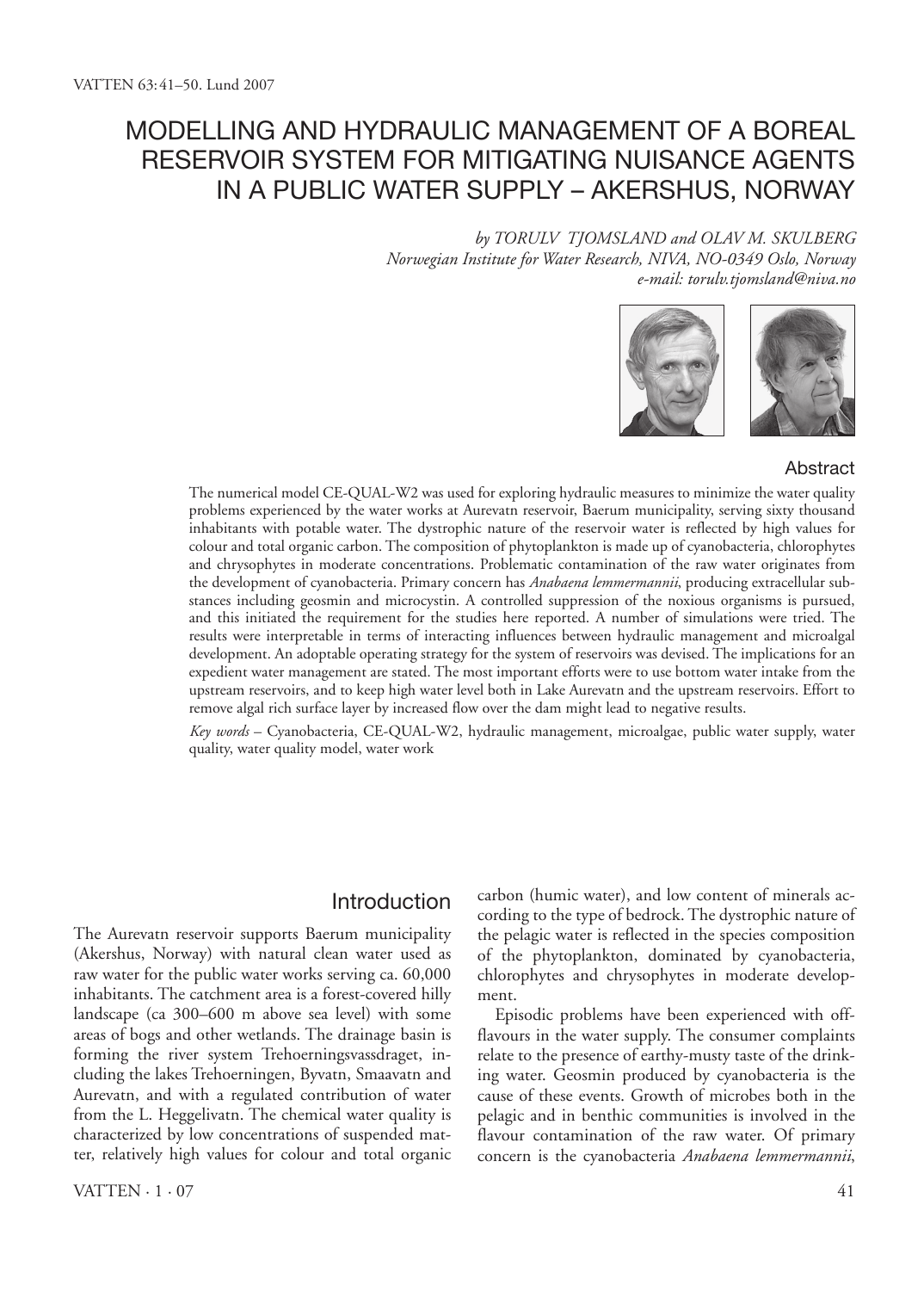with a planktic population including toxigenic strains liable to pollute the water with microcystin (Tjomsland & Skulberg 2005).

The local authoritative for the water works intend to manage the reservoirs being able to deliver abundant high-quality water for consumers. A controlled suppression of the noxious planktic cyanobacteria is pursued. The objective of the studies here reported was to define hydraulic measures to minimize the water quality problems and discomfort related to the microbiological agents in the drinking water. The solution searched for was based on using a water quality model (Strafaci 2003). This account describes the adaptation and application of the numerical model CE-QUAL-W2 (Cole & Wells 2002).

### Material and methods

### Site description

The four lakes in the catchment (Figure 1) belong to the boreal dimictic type, being circulating freely twice a year. They are directly stratified in summer and inversely stratified during winter.



Lake Aurevatn is the last in the chain of reservoirs that supply the raw water to the water works belonging to Baerum municipality. The installation was brought into service in the 1960-ties. The reservoir has a maximum storage volume of 1.98 million  $m^3$ . The surface area is 0.22 km2 . The raw water intake is placed 14 m below the highest regulated water level. It is situated close to the dam in the southern end of the lake. The mean water flow is  $0.5 \text{ m}^3/\text{s}$ .

There are three other reservoirs in the system, respectively L. Smaavatn, L. Byvatn and L. Trehoerningen. Lake Trehoerningen has in addition regulated tunnel transference with water from a lake in the neighborhood catchment – Lake Heggelivatn. The region is mainly covered by coniferous forest, and there is neglectable pollution from human activities. Information about the main reservoirs with respect to their hydrological, chemical and biological characteristics is summarized in Table 1. The general conditions met with emphasize high content of total organic carbon (> 4.8 TOC, mg C/l), moderate biomass of microalgae (<2.5 µg chlorophyll a) and low concentrations of total phosphorus (in the interval 3–6 µg P/l). In accordance with the nature of the lake water in the reservoirs, typical indicator species of microalgae – proliferating in dystrophic localities – are prevalent (Table 1).

### Field sampling and analysis

Sampling took place at monthly intervals May–October 2004 at the deepest point of the Aurevatn reservoir. Water samples for biological and chemical analysis were taken from regular intervals within the water column with a modified Ruttner sampler. Vertical distribution of water temperature was measured simultaneously, together with conductivity and oxygen concentration. Intact, and formalin-conserved (5%) samples were collected for microscopical analyses. The material was transported immediately to the laboratory for further processing.

Identification of microalgae was made by optical microscopy on living and formalin conserved material. The classification and taxonomy follow conventional handbooks (Ettl et al. 2001). The collected water samples were analyzed for chlorophyll *a* content and chemical composition using laboratory methods according to Norwegian standard (NIVA 2004).

During 2004 the water level in the reservoir, the temperature and colour of the raw water intake were measured automatically. From May to October a temperature logger was placed in the inflowing river, and a meteorological station for registration of wind, air temperature, humidity and irradiance were operated on the Figure 1. *The Aurevatn reservoir is localized 13 km NW of Oslo.* dam by the outlet of L. Aurevatn. For the rest of the year,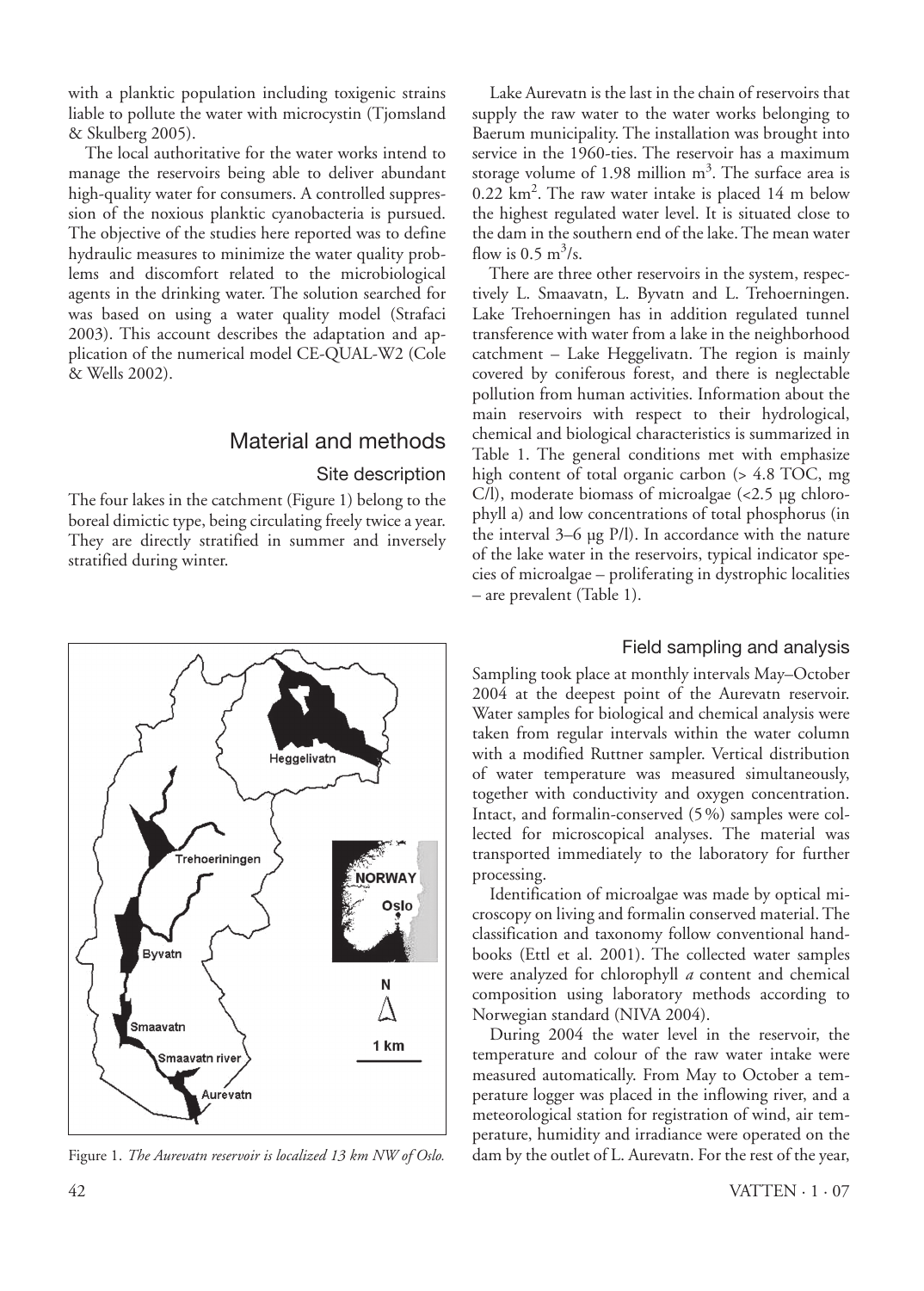|                             |                             | Trehoerningen | Byvatn      | Smaavatn    | Aurevatn    |
|-----------------------------|-----------------------------|---------------|-------------|-------------|-------------|
| Hydrological particulars    |                             |               |             |             |             |
| Surface area,               | km <sup>2</sup>             | 0.31          | 0.48        | 0.18        | 0.22        |
| Volume,                     | mill.m <sup>3</sup>         | 0.99          | 4.40        | 0.50        | 1.98        |
| Regulated depth,            | m                           | 4.5           | 17          | 7           | 14          |
| Residence time,             | days (24 hours)             | 24            | 105         | 12          | 47          |
| Chemical properties         |                             |               |             |             |             |
| Acidity,                    | pH                          | $6.7 - 6.8$   | $6.6 - 6.7$ | $6.5 - 6.7$ | $6.5 - 6.6$ |
| Conductivity,               | $\mu$ S/cm (20 $\degree$ C) | $2.1 - 2.7$   | $2.1 - 2.5$ | $2.0 - 2.8$ | $2.1 - 2.7$ |
| Colour (filtered water),    | mg Pt/l                     | $26 - 38$     | $28 - 37$   | $26 - 36$   | $26 - 35$   |
| Total phosphorus,           | $\mu$ g P/l                 | $4 - 4$       | $3 - 4$     | $4 - 5$     | $4 - 6$     |
| Total nitrogen,             | $\mu$ g N/l                 | $263 - 272$   | $250 - 318$ | 235-324     | 235-324     |
| Total organic carbon (TOC), | $mg \frac{C}{l}$            | $4.6 - 5.8$   | $4.8 - 5.5$ | $4.8 - 5.5$ | $4.8 - 5.3$ |
| Representative microalgae   |                             |               |             |             |             |
| Anabaena lemmermannii       |                             | $+$           | $+$         | $+$         | $+$         |
| Chroococcus limneticus      |                             | $+$           | ÷           | $+$         | $+$         |
| Botryococcus braunii        |                             | $+$           | $^{+}$      | ÷           | $+$         |
| Gemellicystis neglecta      |                             | ÷             | $+$         | $+$         | $+$         |
| Dinobryon borgei            |                             | $+$           | $+$         | $^{+}$      | $+$         |
| Mallomonas caudata          |                             | $+$           | $+$         | $+$         | $+$         |
| Tabellaria flocculosa       |                             | $+$           | $+$         | $+$         | $^{+}$      |
| Cryptomonas marsonii        |                             | $^{+}$        | $^{+}$      | $^{+}$      | $^{+}$      |
| Ceratium hirundinella       |                             | $+$           | $+$         | ÷           | $+$         |

Table 1. *Reservoir characteristics and the nature of the lake water (Skulberg 2004).*

+ regularly present, observation period 2002–2004

÷ not occuring in the samples analyzed

meteorological data were obtained from the routine registrations made in Oslo by the Norwegian Meteorological Institute.

### The water quality model

The numerical model CE-QUAL-W2 calculates current, temperature, ice cover, oxygen, pH, particles, water chemistry, bacteria, organic matter, sediments-water reactions, algae etc (Cole & Wells 2002). The input is climatic conditions, quantity and quality of water in the inlets, and water flow in the outlets. The model is twodimensional (length-depth), which means it is well suited for rivers and narrow lakes with similar conditions on both sides in the length direction. The model handles also pipe lines and dams with various outlet systems.

### Results and discussion

#### Hydrographic parameters

The field data describing the water quality in the Smaavatn River (inflow to the Aurvatn Reservoir) and the Aurevatn reservoir are summarized in Table 2. The river water was mainly of the same chemical composition as the reservoir water, constituting the raw water supply of the water works. The observed data from 2004 were used for the calibration of the model, and for modifying the model to expressing the internal circumstances for essential processes in the Aurevatn reservoir.

### Application of the CE-QUAL-W2 model

Simulated temperatures showed good accordance with the measurements through the year, both for the raw water intake (Figure 2), and in the profile of the water column in the middle of the Aurevatn reservoir (Figure 3). The deviations were seldom greater than 1ºC. This indicates that the model handles the hydrodynamics in the reservoir in a reasonable way. However, there was a systematic difference. The simulated temperatures increased too early in the spring. That was caused by a too early simulated break up of the ice cover. The reason is probably that the model does not consider the isolating effect of snow lying above the winter ice.

Two life-form types of phytoplankton – belonging to cyanophytes and chrysophytes – were used in the model as a consortium. The results of the modeling presented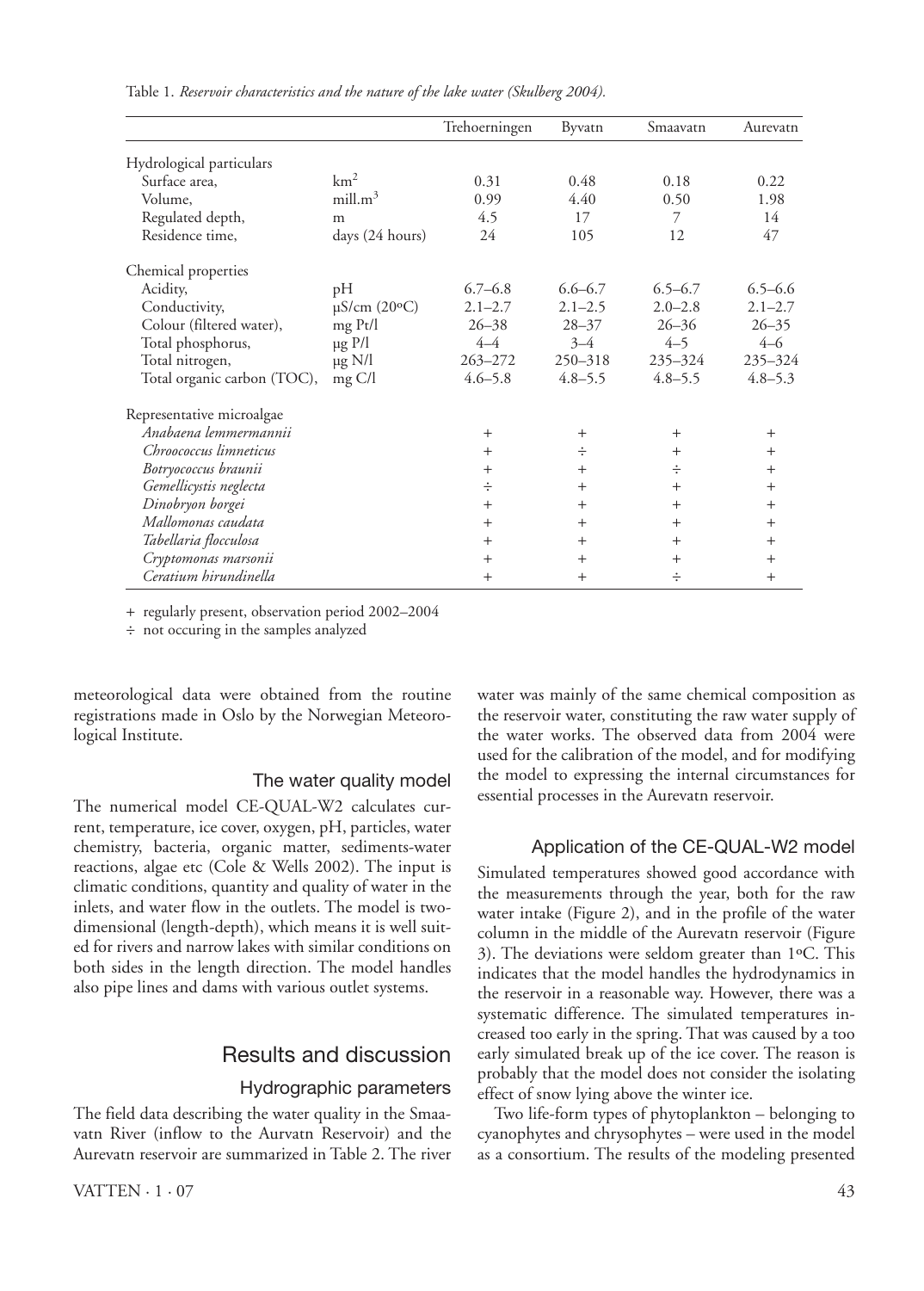Table 2. *Concentration ranges of total phosphorus, total nitrogen, total organic carbon and chlorophyll a in Smaavatn river and Aurevatn reservoir (Skulberg 2004, Tjomsland og Skulberg 2005).*

|                  |                  | Smaavatn<br>River | Aurevatn<br>Reservoir |
|------------------|------------------|-------------------|-----------------------|
| May              |                  |                   |                       |
| Total phosphorus | $\mu$ g P/l      | 4.0               | $3.0 - 6.0$           |
| Total nitrogen   | $\mu$ g N/l      | 285               | 285-300               |
| <b>TOC</b>       | mg C/l           | 6.1               | $6.2 - 6.3$           |
| Chlorofyll a     | $\mu$ g/l        | 1.40              | $0.3 - 2.5$           |
| June             |                  |                   |                       |
| Total phosphorus | $\mu$ g P/l      | 3.0               | $3.0 - 5.0$           |
| Total nitrogen   | $\mu$ g N/l      | 240               | 230-290               |
| TOC              | mg C/l           | 5.9               | $5.7 - 6.0$           |
| Chlorofyll a     | $\mu$ g/l        | 1.8               | $0.7 - 2.1$           |
| July             |                  |                   |                       |
| Total phosphorus | µg P/l           | 4.0               | $4.0 - 4.1$           |
| Total nitrogen   | $\mu$ g N/l      | 225               | 250-530               |
| <b>TOC</b>       | mg C/l           | 6.2               | $6.0 - 6.1$           |
| Chlorofyll a     | $\mu$ g/l        | 1.8               | $0.3 - 1.3$           |
| August           |                  |                   |                       |
| Total phosphorus | $\mu$ g P/l      | 3.0               | $3.0 - 5.0$           |
| Total nitrogen   | $\mu$ g N/l      | 260               | 220-305               |
| <b>TOC</b>       | mg C/l           | 6.2               | $6.1 - 6.2$           |
| Chlorofyll a     | $\mu$ g/l        | 1.6               | $0.6 - 1.7$           |
| September        |                  |                   |                       |
| Total phosphorus | $\mu$ g P/l      | 3.0               | $3.0 - 5.0$           |
| Total nitrogen   | $\mu$ g N/l      | 245               | 245-250               |
| <b>TOC</b>       | $mg \frac{C}{I}$ | 6.5               | $5.8 - 6.2$           |
| Chlorofyll a     | $\mu$ g/l        | 1.8               | $0.6 - 1.4$           |
| October          |                  |                   |                       |
| Total phosphorus | $\mu$ g P/l      | 4.0               | $4.0 - 5.0$           |
| Total nitrogen   | $\mu$ g N/l      | 255               | 260-300               |
| <b>TOC</b>       | $mg \text{C/l}$  |                   |                       |
| Chlorofyll a     | $\mu$ g/l        | 1.0               | $0.5 - 1.0$           |

are based on the amounts in one sum of the microalgae when developing. The simulated total content of planktic algae expressed as chlorophyll *a* showed a reasonable good accordance with the field observations (Figure 4). Like other models, CE-QUAL-W2 is grounded on the belief that it is possible to make realistic estimates provided that sufficient information about the controlling factors in the reservoirs is furnished. The microalgal growth factors involved are first of all temperature, light and plant nutrients (phosphorus is limiting).

The first task of modeling was to assemble a reasonable base simulation of the structural behaviour of the reservoir and its content of phytoplankton.

The highest population densities of microalgae usually develop in the upper layer, 0–4 m deep, of the water column. We wanted to examine what would happen if this top layer could be drawn off from the reservoir by an extra discharge. A simulation was run with the assumption that an increase in outflow water from the reservoir was accomplished in the period June–September amounting to a magnitude of 0.5 and 1.0  $\mathrm{m}^3/\mathrm{s}$ respectively. This increased discharge should be emptied over the dam. The water level in the reservoir was held constant, equaling its highest regulated state. The simulated results showed that such an increased inflow to the reservoir involved that the content of microalgae become greater in the relevant water layer (Figure 5). Therefore, the needed improvement for the quality of the raw water would not be gained. The extra discharge, equivalent to 1 m3 /s during 2.5 days, corresponds to the volume of water present in the upper-most meter of the reservoir. The model run implied that this water mass mainly was drawn from the upper three meter of the water column. The surface layer of the reservoir therefore should effec-



Figure 2. *Simulated temperature in the raw water intake was in good approximation to the measured values.*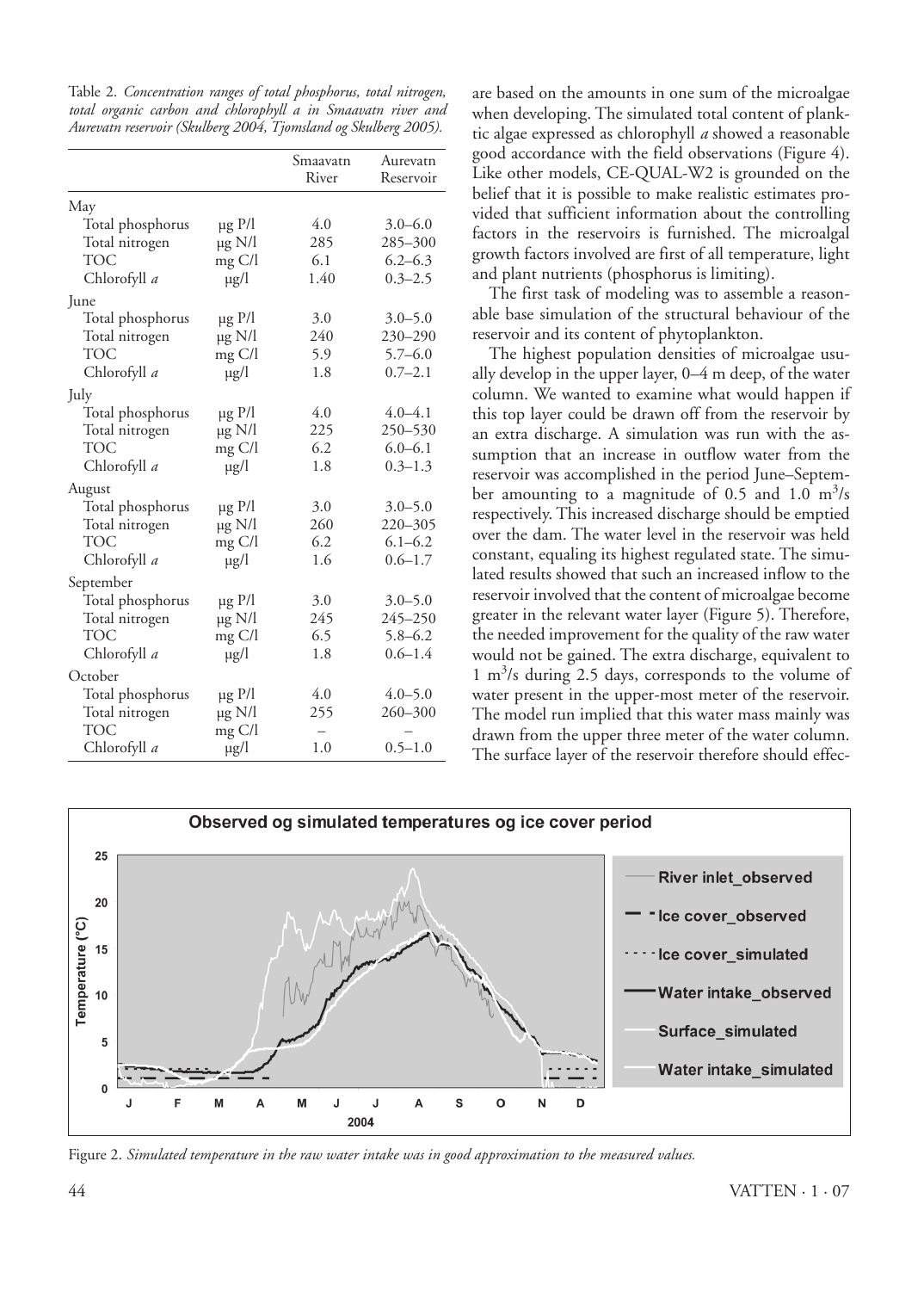

Figure 3. *Simulated temperature in the water-column profile of the Aurevatn reservoir showed good accordance with real conditions.*



Figure 4. *Simulated total content of microalgae measured as chlorophyll a was satisfactory consistent with the observed field data.*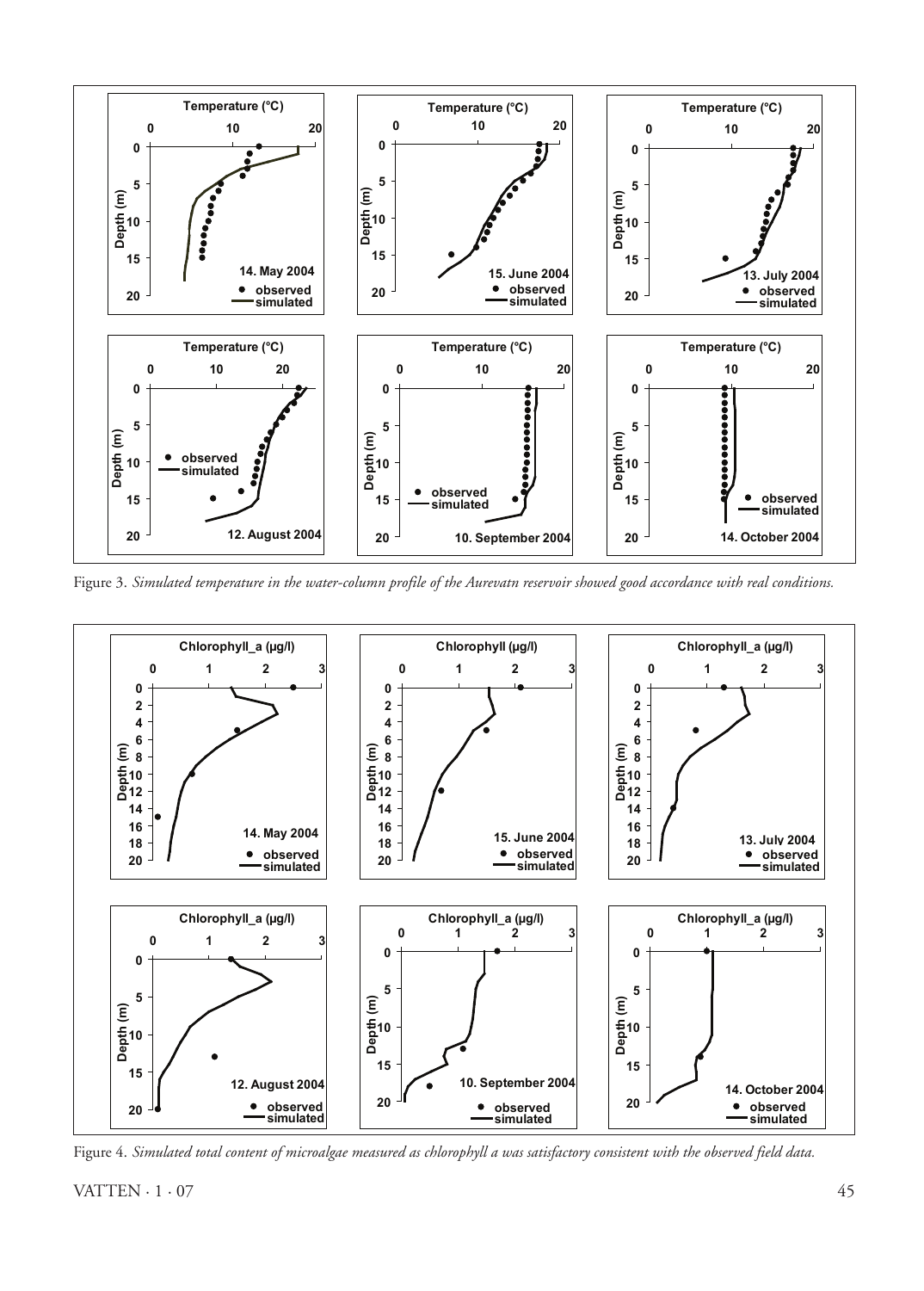

Figure 5. *An increased discharge emptied over the dam equivalent to the volume of water in the upper-most meter of the Aurevatn reservoir involved a stimulation of growth of microalgae. An improvement for the quality of the raw water would not be obtained by this hydraulic operation.*

tively have been renewed. We interpreted the problem with the increased content of microalgae in the raw water being caused by a more vigorous growth of microalgae, exceeding their reduction via the out transport from the reservoir. The renewed surface water in the reservoir carried very likely extra inoculums with microalgae, and would moreover receive an addition of plant nutrients from deeper water layers.

An alternative procedure for a removal of surface water over the dam can consist of reducing the water volume in the reservoir. A model run was made with this presumption. The inflowing water to the reservoir was kept unchanged. An extra discharge over the dam equivalent to 1  $\text{m}^3$ /s was sustained for 2.5 days and 10 days. This led to shrinking water levels in the reservoir, corresponding to 1.5 m and 6 m respectively. This was managed by directing 2/3 of the volumes of water over the dam, and the rest through the raw water intake. With these assumptions the simulated content of microalgae increased both in the surface layer of the reservoirs and in the raw water (Figure 6). Comparable with the scenario above, the surface water would be reinforced with nutrient rich water from underneath, giving better growth conditions for microalgae. The reduced difference in height between the surface layer and the level of the raw water intake will favor mixing processes, and bring about increased supply of microalgae. This is a reasonable result according to the field observations during 2004. The concentration of the microalgae was evidently higher at 8 m depth in the reservoir, compared with the situation at 14 m depth (Figure 4).

These two model based scenarios being at hand imply that it will be important to operate the reservoir with a high water stage through the summer period. A lowering of only 1 m may lead to significant increase in the content of undesirable microalgae in the raw water.

The purpose of making the next scenarios was to find possible strategies to operate the upstream reservoirs suitably to minimize the algal content in the water intake. First we wanted to examine to what extent the microalgae in the outflowing water from the nearest upstream reservoir L. Smaavatn influenced the quality of the intakewater. To look for this effect a simulation was run where the assumptions included no algal growth in the Aurevatn reservoir, and all environmental conditions else were as calibrated values for 2004 (Figure 7, curves marked: \_No algal growth). The concentrations of microalgae in the raw water then become somewhat smaller, but were still of the same magnitude. This finding indicated that the transport of microalgae by the inflowing river also was important for the algal content in the water intake. However, the amount of microalgae in the surface layer of the Aurevatn reservoir appeared to diminish. From this follows that the content during 2004 (calibrated values) mainly was a result of algal growth in the surface layer. According to the calibrated results the relevant inflowing water was colder than the surface water during the summer (Figure 2). Consequently the inflowing upstream water primarily moved through the reservoir underneath the surface layer and giving its biological effects in the intakewater.

In order to find out the effects when water from the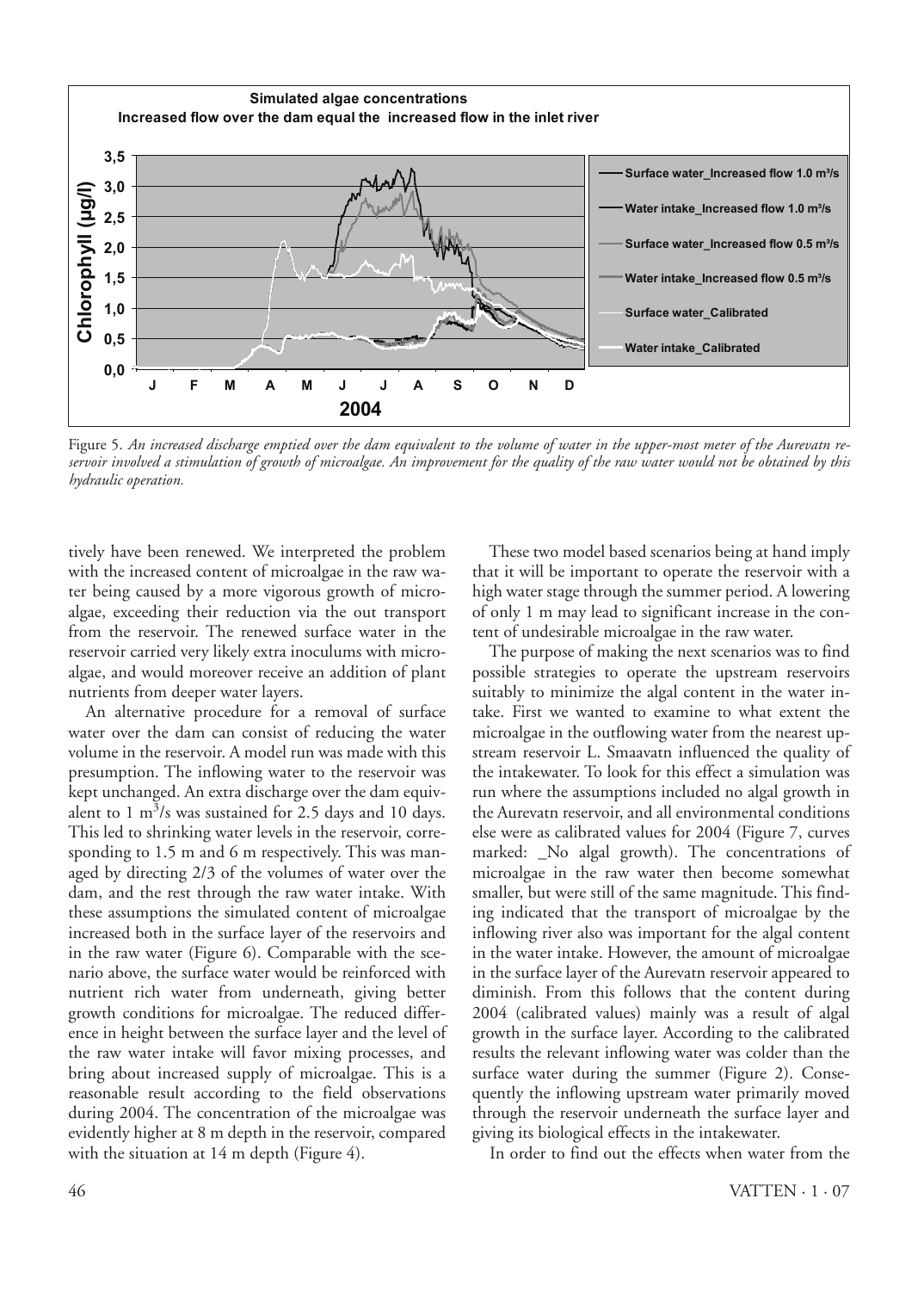

Figure 6. *An alternative procedure for a removal of surface water from the Aurevatn reservoir was examined based on reducing the water volume (explanation, see text). The results obtained in the simulation implied increased content of microalgae both in the surface water and in the raw water.*

inflowing river was mixed with the surface layer in the Aurevatn reservoir, the temperature in the raw water intake was given similar values as in the surface layer, and the simulation run again. The effect was considerably higher concentrations of microalgae in the surface layer of the reservoir (Figure 7). This scenario represents dam overflow from the upstream reservoirs, and consequently did not seem to improve the water quality in the water intake.

Questions to be examined were the possibility of using various outlet depths in the upstream reservoirs (L. Smaavatn and L. Byvatn). Especially the effects of release of bottom water were of interest. The attention was directed on consequences of the temperature and the content of microalgae in the inflowing river to the Aurevatn reservoir. If the water was released over the dams of the two upstream reservoirs, the temperature would become higher than the observed summer values



Figure 7. *The transport of microalgae with the inflowing river from L. Smaavatn influenced considerably the quality of raw water (explanation, see text). Use of dam overflow (surface discharges) from the upstream reservoirs did not improve the water quality in the water intake.*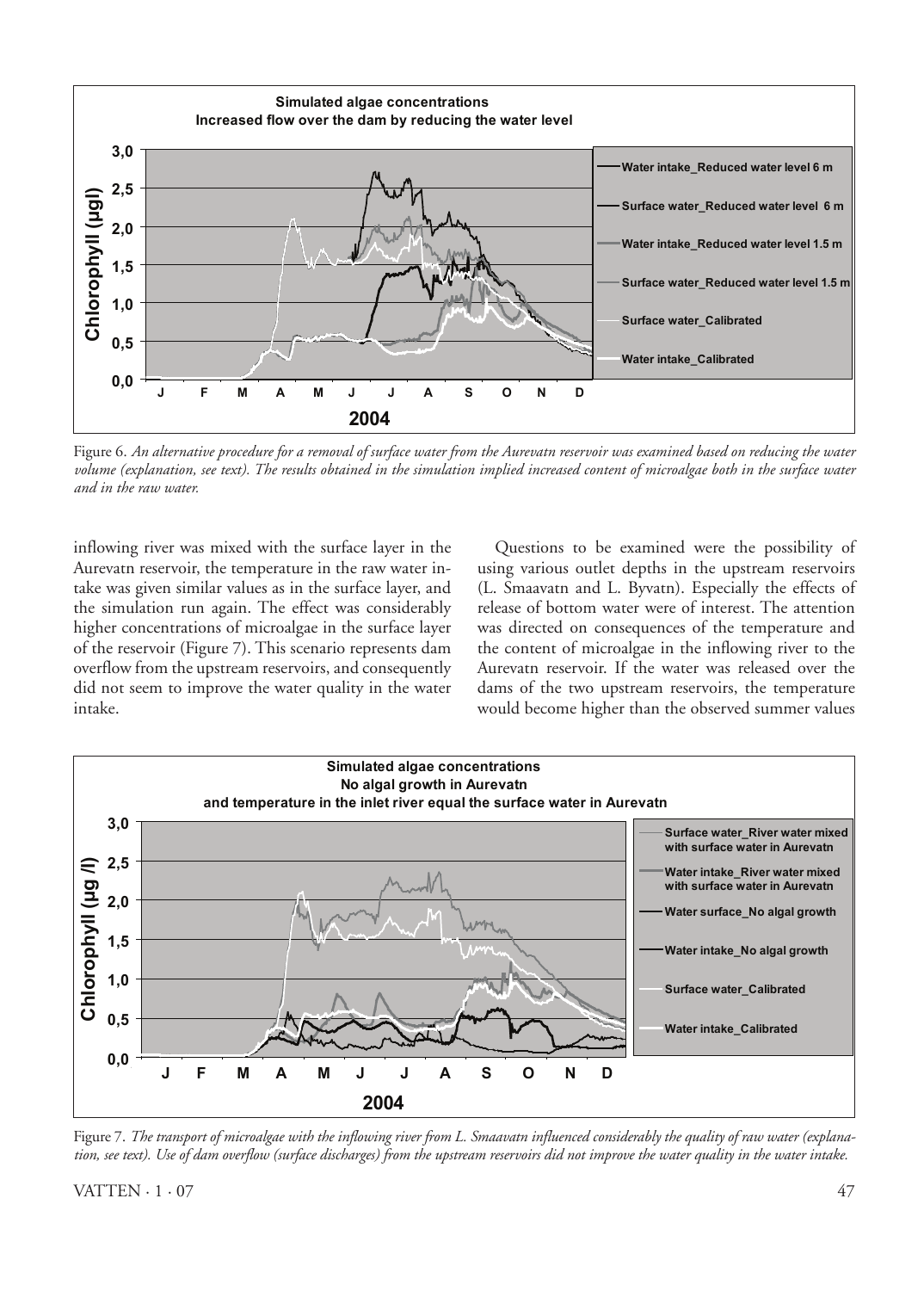

Figure 8. *Operating bottom water discharges from the upstream reservoirs (L. Byvatn and L. Smaavatn) will result in low water temperature in the inflowing river to the Aurevatn reservoir.*

2004 in the inflowing river (Figure 8). The coldest water during the summer would be reached if the bottom outlets at 17 m depth (L. Byvatn) and 7 m depth (L. Smaavatn) were used in combination. This operation would simultaneously result in smaller concentration of microalgae in the inflowing river to Aurevatn reservoir (Figure 9). The field observation 2004 supported that the simulated results were reasonable. In the Aurevatn reservoir the operation would result in lower concentrations of microalgae in the raw water to the water work (Figure 10). The content of microalgaes in the surface layer most of the summer would be considerably lower than the calibrated values. In case of reduced water level in the Aurevatn reservoir, the negative effects on the quality of the intakewater would be smaller.

## Conclusions and remarks

Having set up the numerical model CE-QUAL-W2, we explored ways that might reconcile the achievement of a modest growth of microalgae with the requirements of



Figure 9. *To obtain low concentrations of microalgae in the inflowing river to the Aurevatn reservoir, bottom water discharges from both of the upstream reservoirs (L. Byvatn and L. Smaavatn) should be operated.*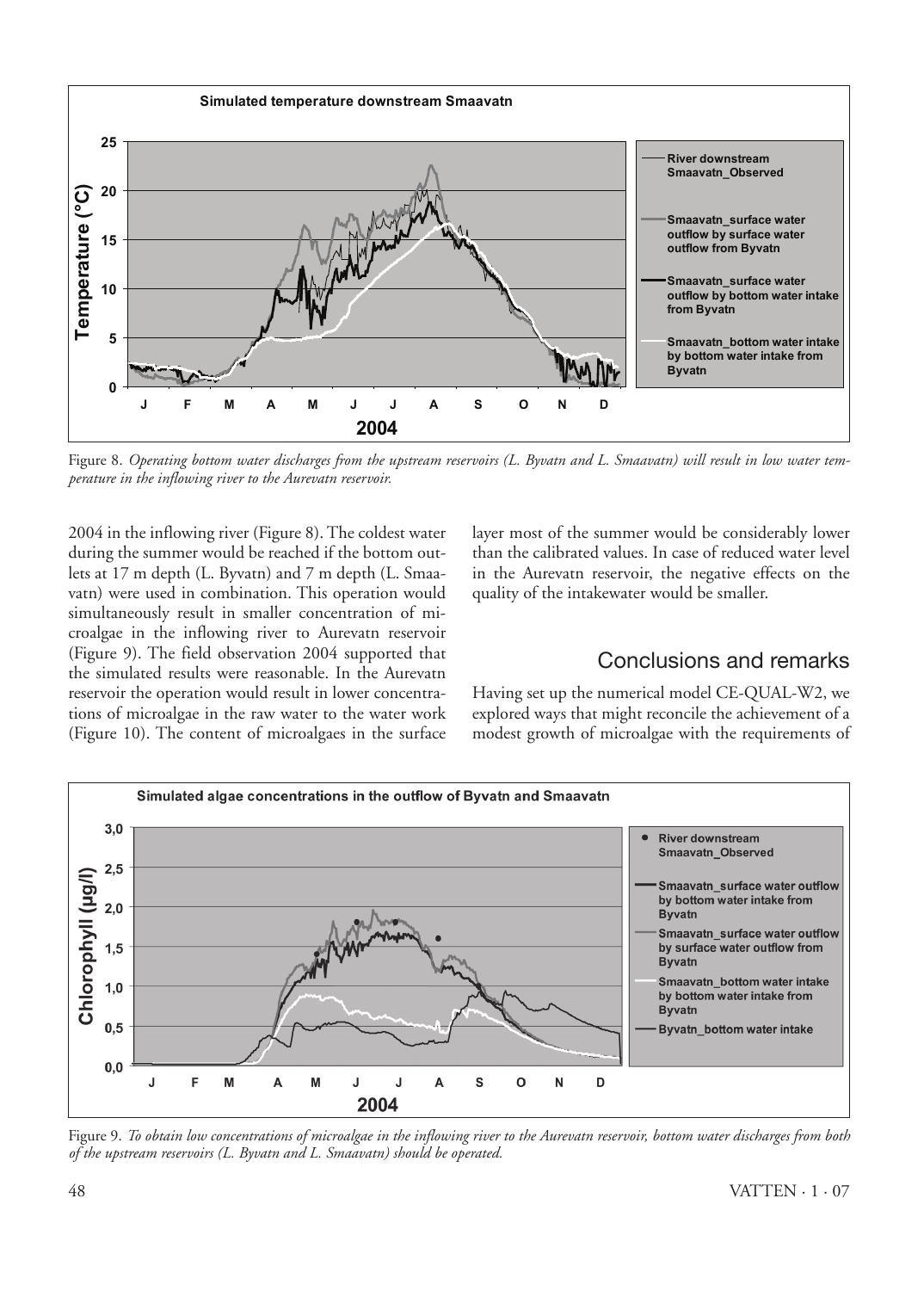

Figure 10. *The hydraulic management of the reservoir system including combined bottom water discharges from L. Byvatn and L. Smaavatn will result in lower concentrations of microalgae in the raw water intake to the water works.*

regular use of the Aurevatn reservoir. A number of simulations were tried, in which exchange volumes, increase in outflow water, adding water from upstream reservoirs and using various outlet depths in the reservoirs were considered. The results were interpretable in terms of the interacting influences between hydraulic management and microalgal development. An adoptable operating strategy for the reservoir system was devised that would result in lower concentrations of relevant noxious planktic organisms in the raw water.

Implications for an expedient hydraulic management of the reservoir system include:

- Use of bottom water discharge from the upstream reservoirs (Especially L. Byvatn and L. Smaavatn).
- Keeping continuously the water level at highest regulated stage in the Aurevatn reservoir and in the three other reservoirs.
- Increased flow over the dam in the Aurevatn reservoir – intended to remove the microalgal rich layer of surface water – may cause unwanted raw water quality effects for the water work.

We should like as a final point to mention the potential important effects on phytoplankton development by both short-term and long-term variations in the climatic conditions. Those charged with the management of lakes need onwards to pay more attention to water quality problems that are not only driven by changes in the catchment, but are influenced by differences in the weather operating on a global scale (George 2002).

### Acknowledgements

This work was funded by the Baerum municipality (Akershus, Norway). It has also to some extent been financed by the Norwegian Institute for Water Research.

We are grateful for the constructive cooperation with the civic employee and the staff members at Baerum Vann A/S. Particular thanks are due to Camilla Blikstad Halstvedt, Karin Ugland Sogn and Randi Skulberg for collaboration in field and laboratory work. Lida Henriksen has been kindly helping typewriting the manuscript for which we express our thanks.

#### **References**

Cole, Thomas M. and Wells, Scott A. (2002). CE-QUAL-W2 A two dimensional, Lateral averaged Hydrodynamic and

 $VATTEN \cdot 1 \cdot 07$  49